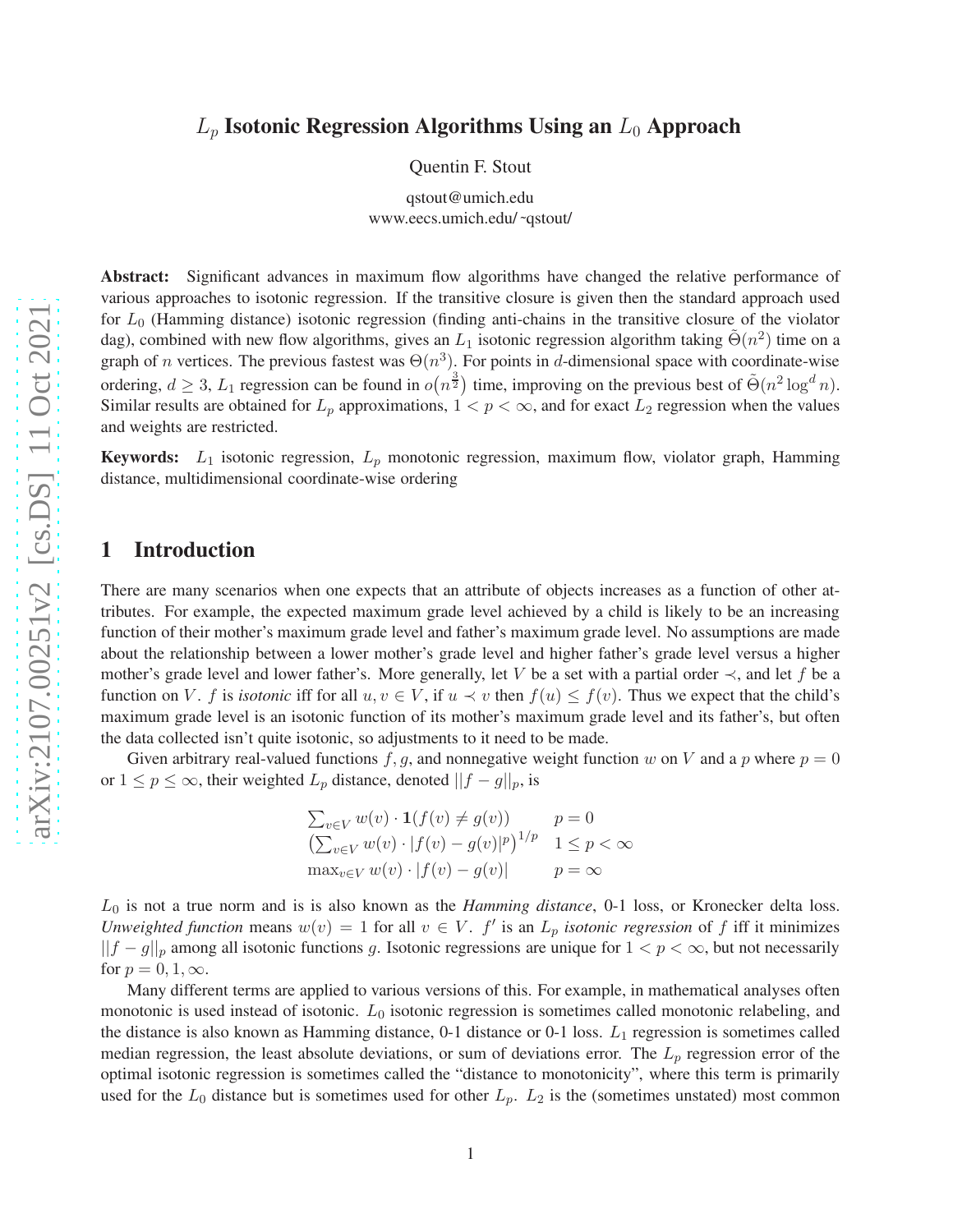norm for isotonic regression. A large number of other terms apply as well. Isotonic regressions are a class of non-parametric shape-constrained regressions.

The paper concentrates on algorithms, not on any specific application. Some relevant  $L_0$  applications appear in [\[5,](#page-10-0) [8,](#page-10-1) [11,](#page-11-0) [12,](#page-11-1) [17,](#page-11-2) [19,](#page-11-3) [27,](#page-12-0) [28,](#page-12-1) [30,](#page-12-2) [31,](#page-12-3) [32,](#page-12-4) [40\]](#page-12-5), and for  $L_1$  and  $L_2$  the applications are far too numerous to list.

Usually we assume the partial order is given via a dag which is connected (for disconnected ones the algorithms would be applied on each piece separately), having n vertices and m directed edges. In Section [4](#page-6-0) the edges of the dag will not initially be explicit. We assume the weights and values are integers in  $[0, U]$ , though in some cases this assumption isn't required.

Efficient algorithms for determining isotonic regressions depend on the metric and the underlying dag.  $L_{\infty}$  algorithms are quite different than those for  $L_p$ ,  $p < \infty$ , and won't be discussed. For linear orders there are efficient algorithms based on a left-right sweep algorithm known as PAVA, pool adjacent violators algorithm (violators will be discussed shortly). PAVA has been used for decades, resulting in algorithms taking  $\Theta(n \log n)$  time for  $L_1$  and  $\Theta(n)$  for  $L_2$ . The basic ideas can be extended to directed trees. For 2-dimensional grids the fastest algorithms for  $L_1$  and  $L_2$  are based on dynamic programming [\[34,](#page-12-6) [35\]](#page-12-7). For more complex dags the complexity grows significantly.

Here we concentrate on algorithms for the general case, applicable to any dag, though Section [4](#page-6-0) discusses an important special class of dags. The fastest known algorithms utilize variations on maximum flows and linear programming. Those for  $L_0$  use minimum flow algorithms and take  $\Theta(n^3)$  time [\[12,](#page-11-1) [30,](#page-12-2) [31\]](#page-12-3); for  $L_1$ a linear programming approach is used, taking  $\Theta(nm + n^2 \log n)$  time [\[3\]](#page-10-2); and for  $L_2$  a maximum flow approach is used, taking  $\Theta(nm\log(\frac{n^2}{m}))$  time [\[18\]](#page-11-4). There do not seem to be any published  $L_p$  algorithms for other values of  $p < \infty$ , other than approximation algorithms [\[2,](#page-10-3) [9,](#page-11-5) [22,](#page-11-6) [36,](#page-12-8) [38\]](#page-12-9).

Recent advances in maximum flow algorithms change some of the relative timing of these approaches, though under the assumption that the function values and weights are integers. The values and weights will determine edge capacities in a flow setting. If  $U$  is the maximum integer edge capacity then the BLLSSSW maximum flow algorithm [\[6\]](#page-10-4) takes  $\tilde{O}(m + n^{\frac{3}{2}} \log U)$  time with high probability, and the Gao-Liu-Peng algorithm [\[16\]](#page-11-7) takes  $\tilde{O}(m^{\frac{3}{2}-\frac{1}{328}} \log U)$  time. Except for some of the approximation algorithms, the previous results were worst-case times, but here we consider the BLLSSSW algorithm since it achieves a significantly faster expected time with high probability. There is intense work in this area, and the wikipedia page [\[41\]](#page-12-10) is quickly updated when faster flow algorithms are found.

Throughout we make the standard assumption that  $U$  grows at most polynomially with  $n$ , i.e., that the algorithm is pseudo-polynomial. Thus the  $log U$  terms in the time analyses of the BLLSSSW and GLP algorithms become  $O(\log n)$ , and disappear whenever O is used. Our results are stated in terms of general flow algorithms, and then specific times are given when one of the above flow algorithms is used, though other flow algorithms could be used as well. We use  $\mathcal{F}(n, m, U)$  to denote the time of the unspecified flow algorithm for a graph of n vertices, m edges, and maximum edge capacity U. For a dag G we use  $V(G)$  to indicate the time to find a violator dag (defined in Section [2\)](#page-2-0). Here too this is stated in general terms, and then specific algorithms are referred to.

The overall structure of the approach used is:

- Find  $L_0$  monotonic regression with two labels via a flow algorithm on a violator dag. Section [2](#page-2-0)
- View  $L_0$  monotonic regression when there are only two labels as  $L_1$  monotonic regression when the only values are {0, 1}. Section [3.1](#page-4-0)
- Use  $\{0,1\}$ –valued  $L_1$  monotonic regression to determine  $L_1$  monotonic regression of arbitrary values. Section [3.1](#page-4-0)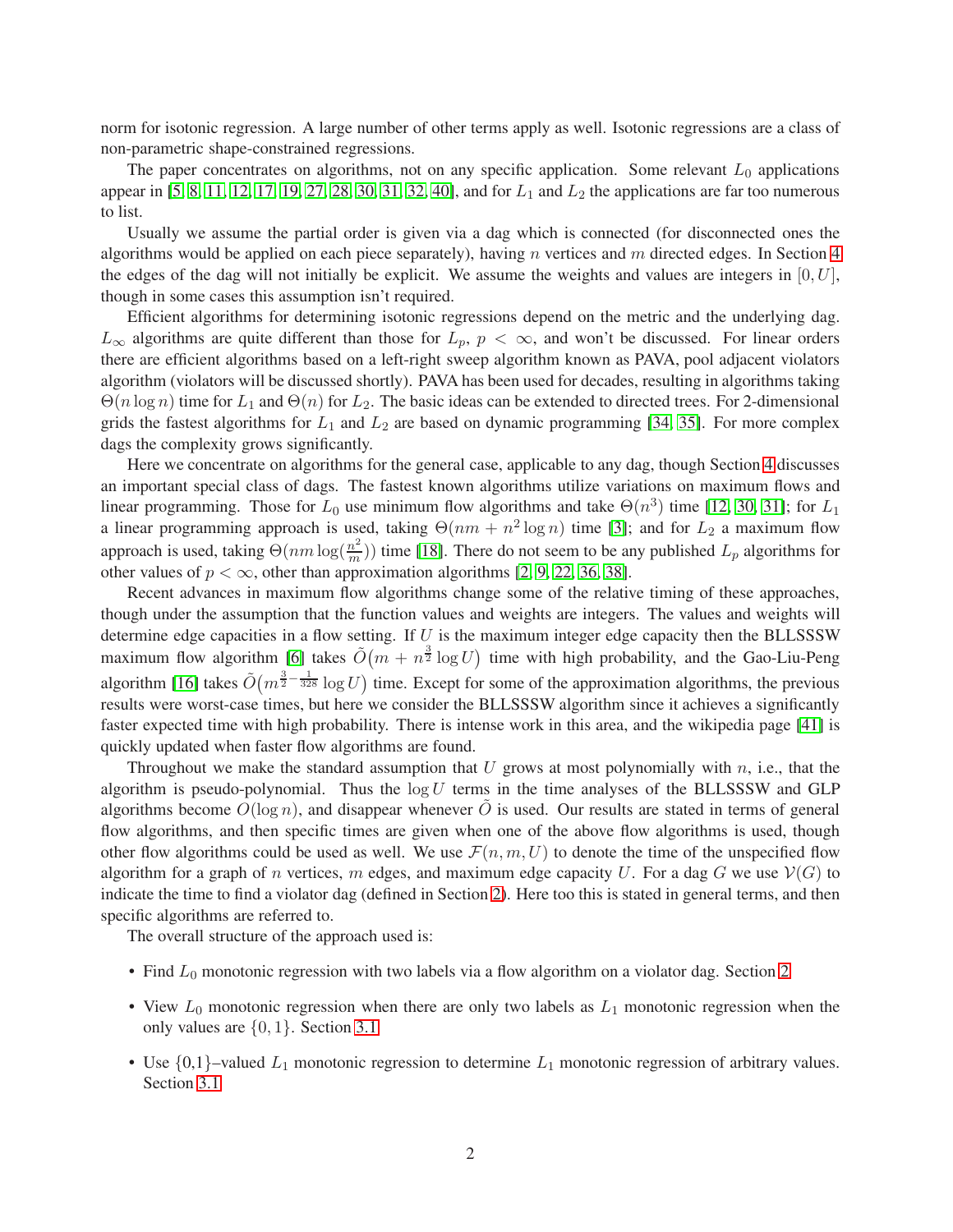• Use  $\{0,1\}$ –valued  $L_1$  regression to find approximations, and in some cases exact values, for  $L_p$  monotonic regression,  $1 < p < \infty$ . In particular, exact regressions are found for  $L_2$ . Section [3.2](#page-5-0)

We utilize this approach for arbitrary dags, and in Section [4](#page-6-0) we exploit special properties of the partial ordering of points in d-dimensional space with component-wise ordering. Component-wise ordering (multidimensional ordering, domination) is of significant interest in many applications.

Section [5](#page-8-0) has final comments and tables comparing the new algorithms with the fastest prior ones.

## <span id="page-2-0"></span>2 Background and  $L_0$  Isotonic Regression

Many isotonic regression algorithms have descriptions in terms of violating pairs and violator dags. Given a dag  $G = (V, E)$  and a real-valued function f on V, vertices  $u, v \in V$  are a *violating pair* if  $u \prec v$  and  $f(u) > f(v)$ , i.e., they violate the isotonic requirement. Using  $u \prec_v v$  to denote that u and v are a violating pair, it is easy see that  $\prec_v$  defines a partial order on V. A dag  $\hat{G} = (\hat{V}, \hat{E})$ , is a *violator dag* of G iff  $V \subset \hat{V}$ and for any  $u, v \in V$  there is a path from u to v in  $\widehat{G}$  iff  $u \prec_v v$ . There may be many violator dags for a given G and f. For example, if  $\widehat{G}$  has  $V = \widehat{V}$  and there is an edge  $(u, v) \in \widehat{E}$  iff there is a path from u to v in G, then  $\tilde{G}$  is the transitive closure of the violating pairs. The edges of the smallest subgraph of the transitive closure which is still a violator dag form the transitive reduction. In Section [4](#page-6-0) we show that sometimes it is useful to have  $\hat{V}$  contain additional vertices not in V.

Let  $V(G)$  denote the time to create a violator dag for dag G. We leave the algorithm to create the violator dag unspecified, and then show the time for specific algorithms. This generality will only be used in Section [4,](#page-6-0) though might be useful in other circumstances as well. We usually assume that the standard approach is used, creating the transitive closure of  $G$  and then removing edges that are not a violating pair. In this case the time to create a violator dag for a dag of n vertices and m edges is  $V(n,m) = O(\min\{nm, n^{\omega}\})$ , where  $\omega$ is such that matrix multiplication can be computed in  $O(n^{\omega})$  time. For arbitrary dags of *n* vertices the best possible time for finding the transitive closure or the transitive reduction is linear in the time for Boolean matrix multiplication [\[1,](#page-10-5) [13,](#page-11-8) [14,](#page-11-9) [26\]](#page-11-10). There are values of  $\omega < 2.4$ , but current algorithms achieving this are galactic. One could use a practical algorithm, such as Strassen's, for which the time is  $\Theta(n^{\lg 7} \approx 2.81)$ .

For  $L_0$ , but not  $L_1$ , the remainder of this section is a rephrasing and condensation of the Background section of [\[37\]](#page-12-11), which is based on the work of [\[12,](#page-11-1) [25,](#page-11-11) [29,](#page-12-12) [32\]](#page-12-4). The fundamental algorithm for finding an  $L_0$ isotonic regression is given in Figure [1,](#page-3-0) a slightly modified version of a figure in  $[37]$ . Note that in  $L_0$  there is no need for a metric on the function or regression values, merely that they are linearly ordered, while for  $L_1$ a metric is required.

The role of  $C$  in Figure [1](#page-3-0) is that any vertices which are an anti-chain (i.e., there are no directed paths connecting any pair) in  $\widehat{G}$  can be used as vertices where  $f = f'$ , and in fact given any set of vertices D where f is unchanged they can only be part of an isotonic function if  $D$  is an anti-chain. Thus picking an anti-chain of maximum weight yields an optimal  $L_0$  isotonic regression, if the remaining values are chosen to create an isotonic function. That is what step 3 does: if v has predecessors in C then  $f'(v)$  must be no smaller than  $f'(w) = f(w)$  for any predecessor of v in C, and similar it must be no larger than  $f(w)$  for any successors in C. Note that if  $v \notin C$  then v must have successors or predecessors, or both, in C, since otherwise it could be added to C and increase the anti-chain. There are other possibilities for values of  $f'$  on  $V \setminus C$  but they aren't needed here.

A flow graph is used to find  $C$ . This is illustrated in Figure [2,](#page-3-1) which is copied from [\[37\]](#page-12-11). The flow graph is straightforward to construct from the violator dag  $\hat{G}$ , replacing each vertex v with a pair  $v_{\text{in}}$  and  $v_{\text{out}}$ , with an edge from  $v_{\text{in}}$  to  $v_{\text{out}}$ . There is an edge from  $w_{\text{out}}$  to  $v_{\text{in}}$  iff  $(w, v)$  is an edge in  $\hat{G}$ . Edges of the form  $(v_{\text{in}}, v_{\text{out}})$  have capacity 1 (or  $w(v)$  in the weighted case) and all other edges have weight 0. A minimum flow is found where the flow on any edge is at least the edge's requirement, and this is used to find a maximum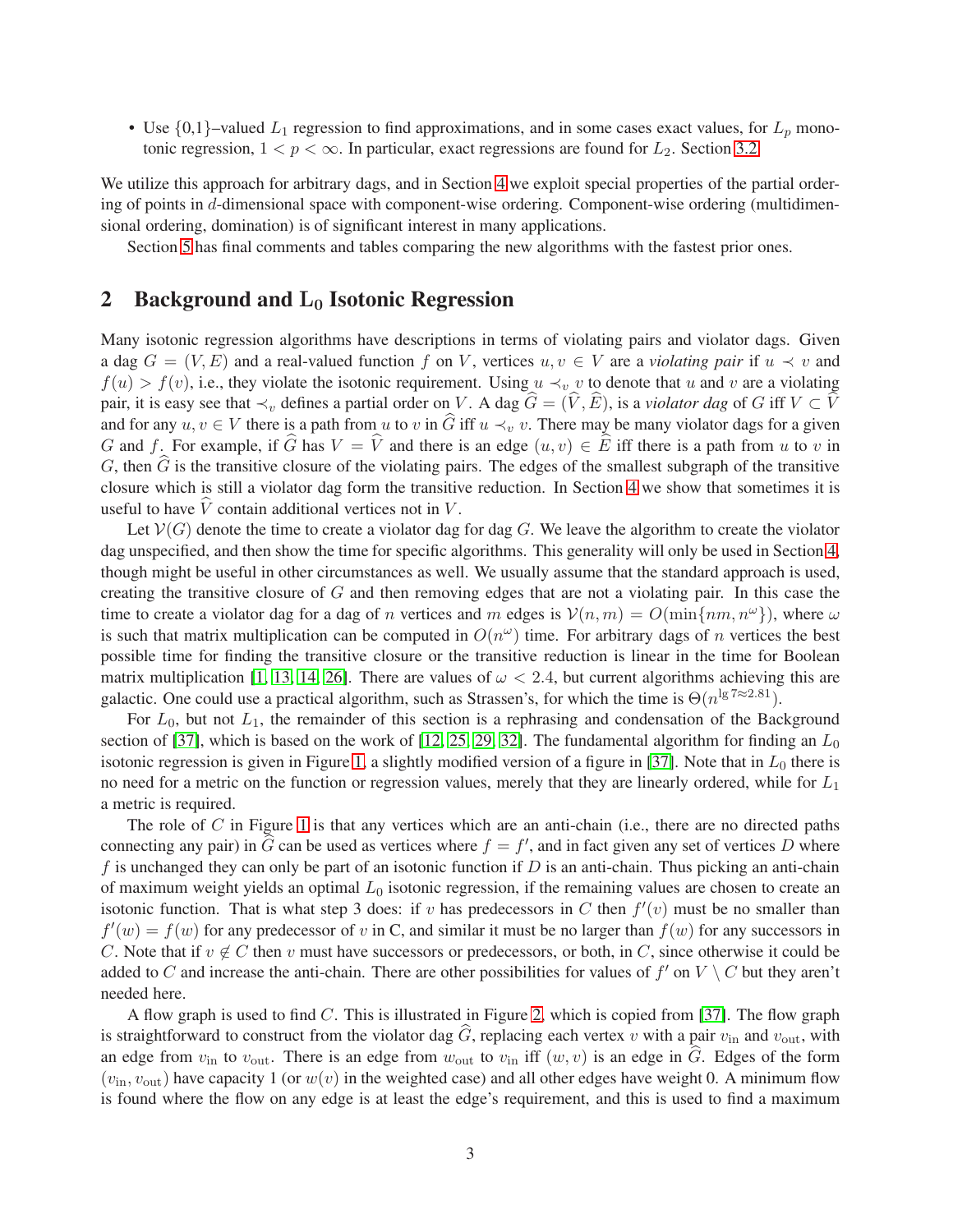- 1. Create a violator dag  $\hat{G} = (V, \hat{E})$  of G.
- 2. Find an antichain C of  $\widehat{G}$  of maximum weight, where the weight of C is  $\sum_{v \in C} w(v)$ :
	- (a) Create a flow graph  $G_f$  from  $G$ .
	- (b) Find a minimum flow on  $G_f$  and use this to determine C.
- 3. Determine an isotonic regression  $f'$ :

$$
f'(v) = \begin{cases} f(v) & v \in C \\ \max\{f(w) : w \prec v, w \in C\} & \text{if there is a predecessor of } v \text{ in } C \\ \min\{f(w) : v \prec w, w \in C\} & \text{otherwise} \end{cases}
$$

<span id="page-3-0"></span>Figure 1: Optimal  $L_0$  monotonic relabeling f' of label function f on  $G = (V, E)$  with order  $\prec$  (see [\[12,](#page-11-1) [25,](#page-11-11) [29,](#page-12-12) [32\]](#page-12-4))



<span id="page-3-1"></span>Figure 2: Label function on unweighted dag G, one of its violator dags G, flow graph  $G_f$ , resulting C

cut C. This is essentially the same as max-flow min-cut, but first one needs to find a feasible flow on  $\hat{G}$  (one meeting at each edge's requirement) and then minimize it. This is done by subtracting the requirement from the flow, using these values as the capacities on the edges of  $\widehat{G}$  and finding a maximum flow on this, and then subtracting this maximal flow from the feasible flow to get the final flow.

Further explanation is in [\[12,](#page-11-1) [25,](#page-11-11) [32\]](#page-12-4), but here the important part is that the time is dominated by the time to create  $G$ , and the minimum flow algorithm. Finding a feasible flow can easily be done using topological sort, creating an excess of at most  $nU$ , where U is the maximum weight on any vertex. Thus the dominating factor for the flow is the max flow adjustment,  $\mathcal{F}(\hat{n}, \hat{m}, nU)$ . The following theorem places the algorithm for  $L_0$  in this general context, and introduces its relationship to  $L_1$  isotonic regression for arbitrary values.

<span id="page-3-2"></span>**Theorem 1** *Given a dag*  $G = (V, E)$  *with weighted function*  $(f, w)$  *on V where the weights are natural numbers in*  $[0, U]$ *,* 

- *i)* an  $L_0$  *isotonic regression can be found in*  $O(V(G) + \mathcal{F}(\hat{n}, \hat{m}, nU))$  *time.*
- *ii)* an  $L_1$  *isotonic regression can be found in*  $O(V(G) + \mathcal{F}(\hat{n}, \hat{m}, nU) \log n)$  *time.*

Claim *i*) was proven above, and *ii*) will be shown in Section [3.1.](#page-4-0)

If the violator dag is created by determining the transitive closure then  $V(G) = O(\min\{nm, n^{\omega}\})$ , and  $\hat{m}$  may be  $\binom{n}{2}$  $n_2$ ) even when the number of edges in G is  $n-1$  (consider a linear order where the values are in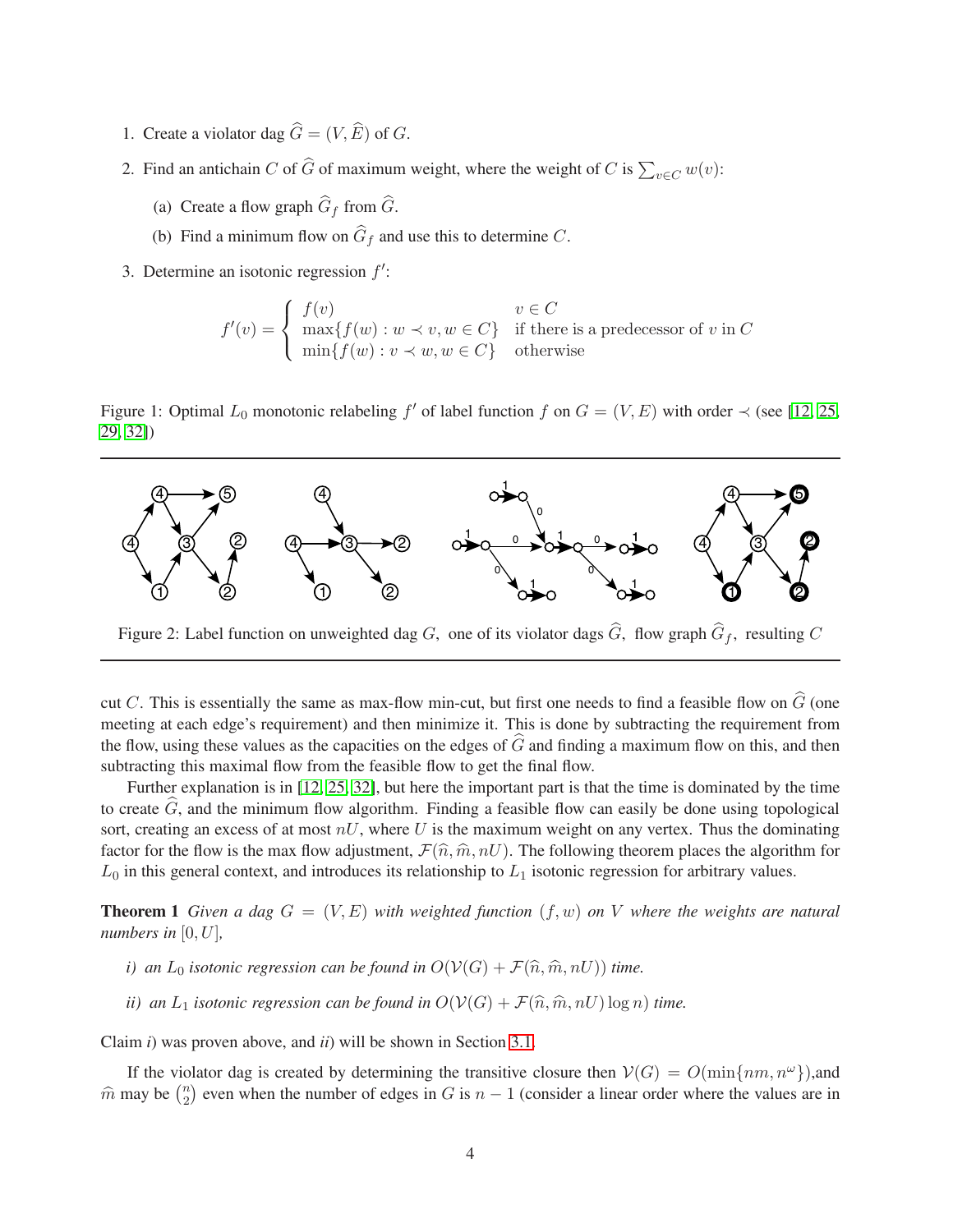decreasing order). Thus when the transitive closure approach is used the worst-case time over all dags with  $n$ vertices is  $O(n^{\omega} + \mathcal{F}(n, {n \choose 2})$  $\binom{n}{2}$ ,  $nU$ )). If the BLLSSSW flow algorithm is used then for both regressions:

- a) if the violator dag constructed is via the standard transitive closure approach then the total time is  $\tilde{O}(\min\{nm, n^{\omega}\})$ , with the worst-case time over all dags of n vertices being  $\Theta(n^{\omega})$ .
- b) if a violator dag is given then the expected time is  $\tilde{O}(\hat{m} + \hat{n}^{1.5})$ , with the worst-case expected time over all dags of n vertices being  $\tilde{O}(n^2)$  (this assumes that there are dags of n vertices for which every violator dag has  $\Omega(n^2)$  edges)

Previous results only showed that an  $L_0$  isotonic regression can be found in  $\Theta(n^3)$  time even when a violator dag was given [\[12,](#page-11-1) [30,](#page-12-2) [31\]](#page-12-3). An  $L_1$  isotonic regression algorithm taking  $\Theta(nm + n^2 \log n)$  time appeared in [\[3\]](#page-10-2), which takes  $\Theta(n^3)$  time in the worst-case over all dags of *n* vertices.

Note that if  $\hat{m}$  is very close to  $\hat{n}$  then the GLP algorithm might be faster than the BLLSSW algorithm. This fact is exploited in Section [4.](#page-6-0)

## 3 Partitioning

It has been noted that when there are only 2 labels  $L_0$  isotonic regression is the same as  $L_1$  isotonic regression when the values are in  $\{0, 1\}$ , and thus a way of determining an  $L_0$  isotonic regression in this case is by using an  $L_1$  isotonic regression algorithm. Here we reverse that. We start with the  $L_0$  approach of building a violator dag then finding a flow and use that to construct  $L_1$  regression where the function values are in  $\{0, 1\}$ . Then we use *partitioning* to find  $L_1$  regressions for weighted functions with arbitrary values.

### <span id="page-4-0"></span>3.1  $L_1$  Isotonic Regression

In this section we prove claim *ii*) of Theorem [1.](#page-3-2)

To expand to an  $L_1$  algorithm for arbitrary values, not just binary ones, we use an observation in [\[35\]](#page-12-7) (and essentially in [\[18\]](#page-11-4)). Suppose no values of f are in  $(a, b)$ ,  $a < b$ . Create a new weighted function q on V where  $g(v) = a$  if  $f(v) \leq a$ , and  $g(v) = b$  if  $f(v) \geq b$ . The weight at v is the same as its original weight,  $w(v)$ . There is always an  $L_1$  optimal isotonic regression where the regression values are the initial function values, so there is an optimal regression  $g'$  of g where every value of  $g'$  is a or b. Further, [\[35\]](#page-12-7) showed that for any such g', there is an  $L_1$  isotonic regression f' of f, where  $f'(v) \le a$  if  $g'(v) = a$ , and  $f'(v) \ge b$  if  $g'(v) = b$ . Using the original weights as the weights in the binary regression represents the increase in error that would occur if  $g(v) = a$  but  $g'(v) = b$ . In this case  $[g'(v) - f(v)] - [g(v) - f(v)]$  is  $b - a$ , so the error increased by  $(b-a)w(v)$ . The same is true if  $g(v) = b$  but  $g'(v) = a$ . Since the change in errors is always proportional to  $b - a$  we can divide by that term and minimize the increase in error by using the original weights. This is just weighted  $\{0, 1\}$ -valued  $L_1$  regression shifted, so here it is just referred to as  $\{0, 1\}$ -valued  $L_1$  regression.

Let  $V_a$  be the vertices where  $g' = a$  and  $V_b$  the vertices where it is b, and let  $G_a = (V_a, E_a)$  and  $G_b =$  $(V_b, E_b)$ , where  $E_a$  contains those edges with both endpoints in  $V_a$ , and similarly for  $E_b$ . Edges with one endpoint in a and the other in b are discarded. No vertex of  $V_b$  precedes any vertex of  $V_a$ , and the final regression values of each set only depend on the weighted function values in that set, so the regressions on  $G_a$  and  $G_b$  can be computed independently.

The way this is applied is that the initial  $a$  and  $b$  values are the medians of the original function values (if there are 2 medians), or a is the median and b the smallest value larger than a. Then  $G_a$  is partitioned using the first quartile of the original function values (in increasing order) and  $G<sub>b</sub>$  the third quartile. This halving process continues until, in every subgraph, the splitting values are the only two values remaining in their subgraph. There are at most  $\Theta(\log n)$  iterations  $(\Theta(\log \ell))$  if there are only  $\ell$  different values).

This finishes the proof of Theorem [1](#page-3-2) *ii*), and hence finishes the proof of the theorem.  $\Box$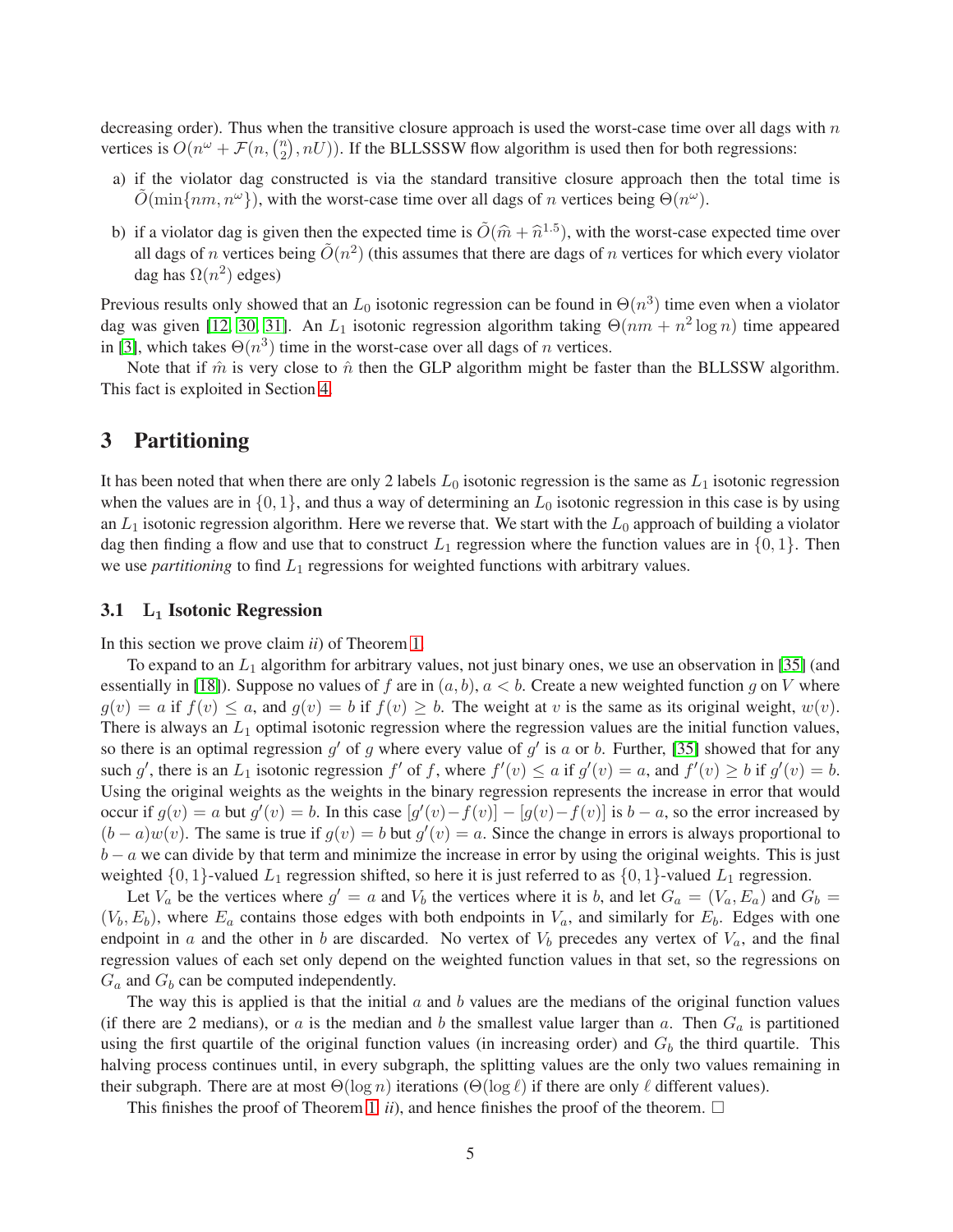### <span id="page-5-0"></span>**3.2** Approximate and Exact L<sub>p</sub> Regression,  $1 < p < \infty$

Various approximation algorithms for  $L_p$  isotonic regression have appeared, with [\[2,](#page-10-3) [9,](#page-11-5) [38\]](#page-12-9) considering linear dags and [\[22\]](#page-11-6) considering arbitrary ones. Ones based on partitioning using the  $L_1$  algorithm appear in [\[35\]](#page-12-7). There the basic idea is that partitioning is correct for general  $L_p$ ,  $1 \leq p < \infty$ , so binary  $L_1$  regression can be used in a similar fashion as for general  $L_1$  regression. However, it is no longer true that the regression values can always be chosen to be values of the original function. E.g., for a linear order of 2 vertices, with unweighted values 1, 0, the unique  $L_p$  regression,  $1 < p \le \infty$  is 0.5, 0.5, while for  $L_1$  the regression values can be  $\alpha$ ,  $\alpha$  for any  $0 \le \alpha \le 1$ . Thus arbitrary binary splitting of the function values does not always produce the correct result when  $p \neq 1$ .

Instead one must split among the possible regression function values, not the original function values. One important aspect is that for  $L_p$  the weights need to be adjusted. Before, when using splitting values  $a, b$ , with no function values in  $(a, b)$ , a function value  $f(v) \le a$  was temporarily changed to a, with the same weight because it was proportional to the increase in error if the regression value at  $v$  was  $b$  instead of  $a$ . For  $L_p$ ,  $p > 1$  the change in error is not just  $b - a$ . In [\[35\]](#page-12-7) it is shown that using weights based on the derivative of the error,  $w(v)(a - f(v))^{p-1}$ , gives the correct partitioning and can be used iteratively, just as before.

Here by approximation to within  $\delta$  means that the regression values are no more than  $\delta$  away from their value in an optimal isotonic regression. For  $1 < p < \infty$  there is only one optimal isotonic regression. Rounding to a multiple of  $\delta$  from the smallest function value, and splitting the range in half each time, gives a suitable approximation.

<span id="page-5-1"></span>**Theorem 2** Let  $1 \leq p \leq \infty$ . Given a dag  $G = (V, E)$ , a weighted function  $(f, w)$  on V with inte*gral weights in* [0, U], and  $\delta > 0$ , once a violator dag  $G = (V, E)$  has been constructed, an isotonic *function within*  $\delta$  *of the*  $L_p$  *isotonic regression can be found in*  $O(\mathcal{F}(\hat{n}, \hat{m}, nU) \log K)$  *time, where*  $K =$  $(\max_{v \in V} f(v) - \min_{v \in V} f(v)) / \delta$  *and where the implied constants in the O-notation depend on p.*  $\Box$ 

Using the BLLSSSW flow algorithm gives  $O(\hat{m})$  time, assuming that K grows no more than polynomially. One can slightly improve the resulting regression by using the true  $L_p$  mean as the regression value for each level set. Note that the function values can be arbitrary reals, not just integers, since the flow algorithm is always solving a weighted  $\{0, 1\}$  problem.

Others have looked at approximation algorithms for all  $L_p$  as well. Kyng, Rao, and Sachdeva [\[22\]](#page-11-6) give an algorithm which produces an isotonic regression within an additive error of  $\delta$  from optimal, where they used total error, not vertex-wise. It's moderately easy to adjust the  $\delta$  in the above theorem to achieve their goal. Their Monte Carlo algorithm isn't based on an explicit violator dag, and takes  $\tilde{\Theta}(m^{1.5}\log^2 n \log(nU/\delta))$  time to produce an appropriate approximation with probability at least  $1 - 1/n$ .

There is a more subtle way to do  $L_p$  partitioning, but in a restricted setting. For  $L_1$  isotonic regression the values of each level set are a weighted median of the function values corresponding to the vertices in the set. For  $L_p$ , finding splitting values that are guaranteed to separate the level sets is difficult since it isn't known how close these values can be to each other. However, for integer function values and weights one can compute a  $\delta$  such that no two level sets have values closer than  $\delta$ . The details are in [\[35\]](#page-12-7). While the following theorem only analyzes binary values for arbitrary  $p$ , for  $L_2$  the values can be arbitrary integers. For  $L_2$ , one can use  $\delta = 1/[\sum_{v \in V} w(v)]^2$ , and no two subsets with different weighted means (their optimal regression value) can have weighted means closer than  $4\delta$ . In particular, no two function values can be closer than this.

To make the answer exact we have to be a bit more careful in partitioning. We always use values that are of the form  $u + i\delta$ , where u is the smallest function value. Suppose there is a subgraph  $G' = (V', E')$  where we know the range of regression values will be in an interval [c, d]. To partition it we first choose  $x = (c + d)/2$ , rounded to the nearest multiple of δ. If there is no value on V' that is in  $(x, x + δ)$  then let the a for partitioning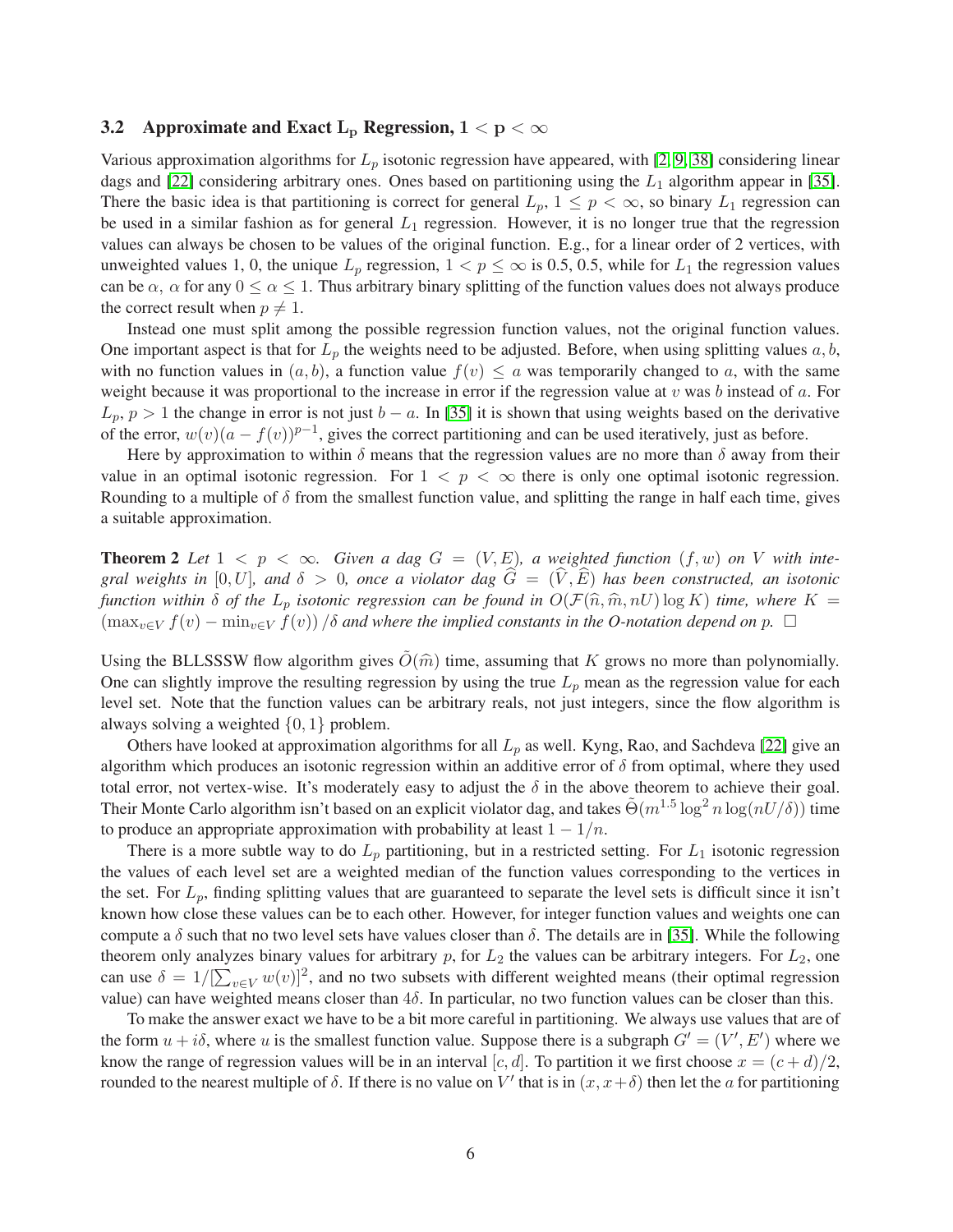be x and  $b = x + \delta$ . Otherwise, there is no function value in  $(x - \delta, x)$ , so let  $a = x - \delta$  and  $b = \delta$ . Now there are no function values in  $(a, b)$ , so the comments about partitioning at the start of Section [3.1](#page-4-0) apply.

The following result essentially appeared in [\[35\]](#page-12-7) but in terms of partitioning using the best  $L_1$  algorithm known at that time. Using a violator graph and the BLLSSSW flow algorithm results in a slightly faster algorithm. Once the level sets have been determined the final step is to compute their  $L_p$  mean, not just an approximation to within  $\delta$ , and use that as the regression value.

<span id="page-6-1"></span>**Corollary 3** For  $L_2$ , if integral function values and weights are in [0, U], then for dag  $G = (V, E)$  the exact *isotonic regression can be found in the time given in Theorem [2,](#page-5-1) where* log K *is replaced by* log nU*.*

*For*  $L_p$ ,  $1 < p < \infty$ , the exact  $L_p$  *isotonic regression can be found in the same time if function values are in*  $\{0,1\}$  *and integer weights are in*  $[0, U]$ *.*  $\Box$ 

## <span id="page-6-0"></span>4 Multidimensional and Related Orderings

A very important partial ordering is given by points in d-dimensional space with coordinate-wise ordering. Given points  $x = (x_1, \ldots, x_d)$ ,  $y = (y_1, \ldots, y_d)$ ,  $x \neq y$ , y *dominates* x iff  $x_i \leq y_i$  for  $1 \leq i \leq d$ . Domination is also known as multi-dimensional ordering. There is no requirement that the dimensions are the same, nor even numeric, merely that each is linearly ordered. Many datasets involve such orderings, often with a large number of vertices and occasionally with a significant number of dimensions.

The points may form a grid, which has nice properties such as the fact that the number of edges is linear in the number of points (throughout we ignore constants that depend on  $d$ , such as the number of edges emanating from a point in a grid, but will include factors such as  $\log^d n$ ). For 2-dimensional grids an  $L_2$ isotonic regression algorithm, with no restrictions on values nor weights, appeared in [\[34\]](#page-12-6), taking  $\Theta(n^2)$ time. An unrestricted  $L_1$  algorithm, taking  $\Theta(n \log n)$  time, appeared in [\[35\]](#page-12-7). Both algorithms used a scanbased dynamic programming approach, with the  $L_1$  algorithm also incorporating partitioning. By using trees to aid in the scan these can be extended to arbitrary points in 2-dimensions, adding a  $\log n$  factor [\[35\]](#page-12-7).

Violator-based algorithms do not improve these algorithms because while the original order is specified by a grid, a violator dag rarely would be. The  $L_2$  algorithm is slower than that for  $L_1$  because it can only guarantee that at each step it partitions into a set of 1 vertex and everything else in the other even though it scans through all vertices. However, in practice it is far faster than its worst case.

#### 4.1 Steiner Vertices

Unfortunately the dynamic programming options in 2 dimensions do not extend to higher ones, so new approaches are needed. In [\[36\]](#page-12-8) a concise violator dag is given for domination ordering. It incorporates Steiner vertices, which are vertices not in the original graph. The coordinates in each dimension are converted to integers, where if a dimension has x different values the coordinates are the integers in  $[0, x - 1]$ . They are represented as bit strings of k bits, where  $k = \lfloor \lg x \rfloor$ . Steiner coordinates corresponding to strings of length k are of the form \*\*\*\*,  $0^{***}$ ,  $1^{***}$ ,  $00^{**}$ ,  $01^{**}$ ,  $10^{**}$ ,  $\ldots$  1110, 1111 (for  $k = 4$ ). Given a vertex coordinate  $q = q_1 \cdots q_k$  and Steiner coordinate  $t = t_1 \cdots t_k$ ,  $q \le t$  iff  $q = t$  or there is a j,  $1 \le j \le k$  such that  $q_1 = t_1$ ,  $q_2 = t_2,... q_j = t_j, q_{j+1} = 0, t_{j+1} = *;$  and  $t \leq q$  iff  $q = t$  or there is a j,  $1 \leq j < k$  such that  $q_1 = t_1$ ,  $q_2 = t_2, \ldots q_j = t_j, q_{j+1} = 1, t_{j+1} = *$ . For vertex coordinates  $q = q_1 \cdots q_k$  and  $r = r_1 \cdots r_k$ , if  $q \prec r, q \neq r$ , then there is a  $0 \leq j \leq k$  such that  $q_i = r_i$  for  $1 \leq j$  and  $q_{i+1} = 0$ ,  $r_{i+1} = 1$ . Thus the Steiner coordinate  $t = q_1 \cdots q_i^* \cdots^*$  is such that  $q \prec t \prec r$ , and if  $q = r$  then setting  $t = q$  gives  $q \le t \le r$ .

In the violator dag  $\hat{G} = (\hat{V}, \hat{E})$ , a Steiner vertex s is of the form  $(s_1, \ldots s_d)$ , where all the s<sub>i</sub> have Steiner coordinates and at least one has a \*. Let S represent all Steiner vertices. Then  $\hat{V} = V \cup S$ . Given  $p = (p_1, \ldots, p_d) \in V$  and  $s = (s_1, \ldots, s_d) \in S$ ,  $p \prec s$  in  $\widehat{G}$  iff  $p_i \preceq s_i$  for all  $1 \leq i \leq d$ ; and  $s \prec p$  iff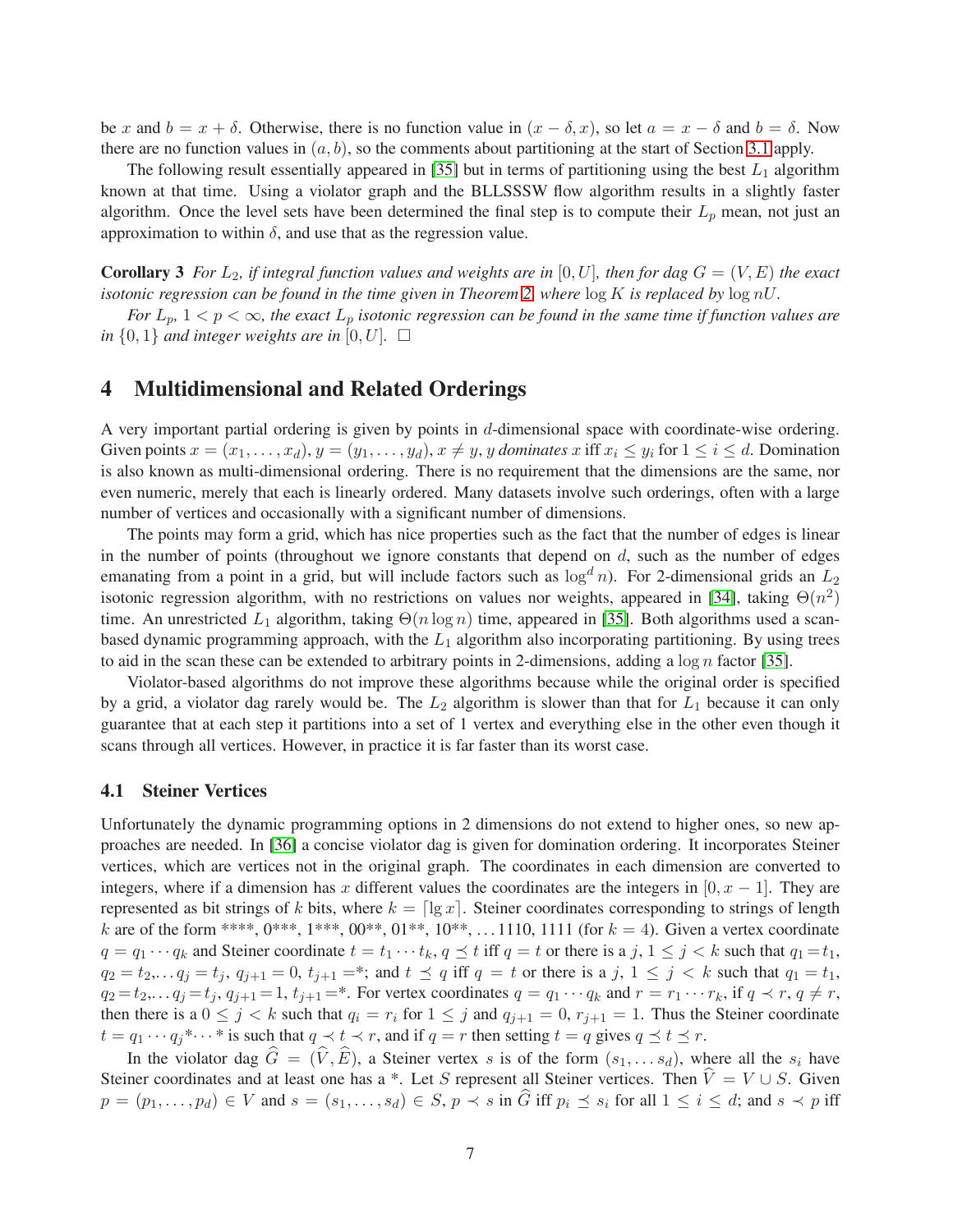$s_i \preceq p_i$  for all  $1 \leq i \leq d$ . Add a directed edge  $s \to v$  to  $\widehat{E}$  iff  $v \prec s$ , and  $v \to s$  iff  $s \prec v$ . There are no edges with both endpoints in V or both in S. For  $p, q \in V$ , if  $p \prec q$  as d-dimensional points (i.e., in the order we are constructing a representation of) then for each dimension i let  $s_i$  be the unique Steiner index such that  $p_i \leq s_i \leq q_i$ , and let  $s = (s_1, \ldots, s_d)$ . If  $p \neq q$  then there is at least one dimension i where  $p_i \neq q_i$ , and hence  $s_i$  has at least one  $*$ , i.e., s is a Steiner point. Thus s is the unique Steiner point such that the edges  $s \to v$  and  $q \to s$  are in  $\widehat{E}$ , and if  $p \not\prec q$  there is no path in  $\widehat{G}$  from q to p. The property that for all  $p, q \in V$ . p ≺ q iff there is a path no longer than 2 from q to p is known as a *2-transitive closure*, and adding the Steiner points makes it a *Steiner 2-transitive closure*. These have been studied for numerous reasons, see [\[4\]](#page-10-6).

Any vertex has at most  $\prod_{i=1}^d k_i \leq \lceil \lg n \rceil^d$  incoming and outgoing edges, hence the total number of edges is  $O(n \log^d n)$ , and there are no more than this many vertices that have at least one edge. In [\[36\]](#page-12-8) it is shown that this dag, eliminating any Steiner points with only 0 or 1 incident edges and any edges that were connected to such Steiner points, can be created in  $\Theta(n \log^d n)$  time, where the implied constants depend on d. In [\[36\]](#page-12-8) it is called a *rendezvous graph*, and it is also shown that one dimension can be simplified, reducing the number of vertices, number of edges, and time to construct to Θ(n logd−<sup>1</sup> n). This is called the *reduced rendezvous graph*. While some have created the equivalent of the rendezvous graph for use as a 2-transitive closure (see [\[4\]](#page-10-6) for relevant examples and references), the reduced rendezvous graph is not 2-transitive and hasn't been used in this community.

A simple modification can create a violator dag [\[37\]](#page-12-11): add an extra dimension to the reduced rendezvous graph, where the value in this dimension is the function value. Reversing the ordering of domination in this dimension, or making the value the negative of the function value and keeping the same definition, turns it into a violator dag. Flow algorithms put weight 0 on the Steiner points. Thus the time to construct the violator dag is  $\Theta(n \log^d n)$ . Combined with Theorem [1](#page-3-2) this gives:

<span id="page-7-0"></span>**Theorem 4** *Given a set of n points in d-dimensional space,*  $d \geq 2$ *, with coordinate-wise ordering and integer* weighted function  $(f, w)$  on the points, with function values and weights in  $[0, U]$ , an  $L_1$  monotonic regres*sion can be found in*  $O(\mathcal{F}(\hat{n}, \hat{n}, nU) \log n)$  *time, where*  $\hat{n} = n \log^d n$ *. Using the GLP flow algorithm gives*  $\tilde{O}(\hat{n}^{\frac{3}{2}-\frac{1}{328}})$  time, where the implied constants are dependent on d.  $\Box$ 

Since we assume d is fixed and  $n \to \infty$ ,  $\tilde{O}(\hat{n}^{\frac{3}{2}-\frac{1}{328}})$  is  $o(n^{1.5})$ . For  $d > 2$  and a weighted function the fastest previous  $L_1$  algorithms took  $\Theta(n^2 \log^d n)$  time, and  $\Theta(n^{1.5} \log^{d+1} n)$  for unweighted functions [\[35\]](#page-12-7). Combining Theorems [4](#page-7-0) and [2](#page-5-1) gives

Corollary 5 *Given a set of* n *points in* d*-dimensional space,* d ≥ 2*, with coordinate-wise ordering and weighted function*  $(f, w)$  *on the points, given*  $p \in (1, \infty)$ *, and*  $\delta > 0$ *, an isotonic regression within*  $\delta$  *of the*  $L_p$  *monotonic regression regression can be found in*  $O(\mathcal{F}(\hat{n}, \hat{n}, nU) \log K)$  *time, where*  $\hat{n} = n \log^d n$  *and*  $K = (\max_{v \in V} f(v) - \min_{v \in V} f(v)) / \delta$  *and where the implied constants in the O-notation depend on p and* d. Using the GLP flow algorithm gives  $\tilde{O}(\hat{n}^{\frac{3}{2}-\frac{1}{328}} \log K)$  time, where the implied constants are dependent on  $p$  *and*  $d$ .  $\Box$ 

For  $d = 2$  dynamic programming approaches are known for  $L_1$  and  $L_2$ , where for a 2-d grid a  $\{0, 1\}$ valued  $L_1$  regression can be found in  $\Theta(n)$  time, and hence for arbitrary values  $L_1$  can be solved in  $\Theta(n \log n)$ time [\[35\]](#page-12-7). For  $L_2$  the time of the dynamic programming algorithm in [\[34\]](#page-12-6) is  $\Theta(n^2)$ . Neither algorithm involves violator graphs and each gives an exact result. Since on a 2-d grid the  $\{0, 1\}$ -valued  $L_1$  regression can be determined in  $\Theta(n)$  time, it can be used to replace the flow approach used in Corollary [3,](#page-6-1) giving the result in Theorem 5.6 of [\[35\]](#page-12-7), namely that if integral function values and weights are in  $[0, U]$  then for a 2-dimensional grid of n vertices the exact  $L_2$  regression can be found in  $\Theta(n \log U)$  time, and for 2-d points in general position can be found in  $\Theta(n \log n \log U)$  time.

Thus for integer values and weights in [1, U], if U grows at most polynomially in n then the  $L_2$  regression on a grid can be found in  $O(n \log n)$  time, and for 2-d points in arbitrary position in  $O(n \log^2 n)$  time.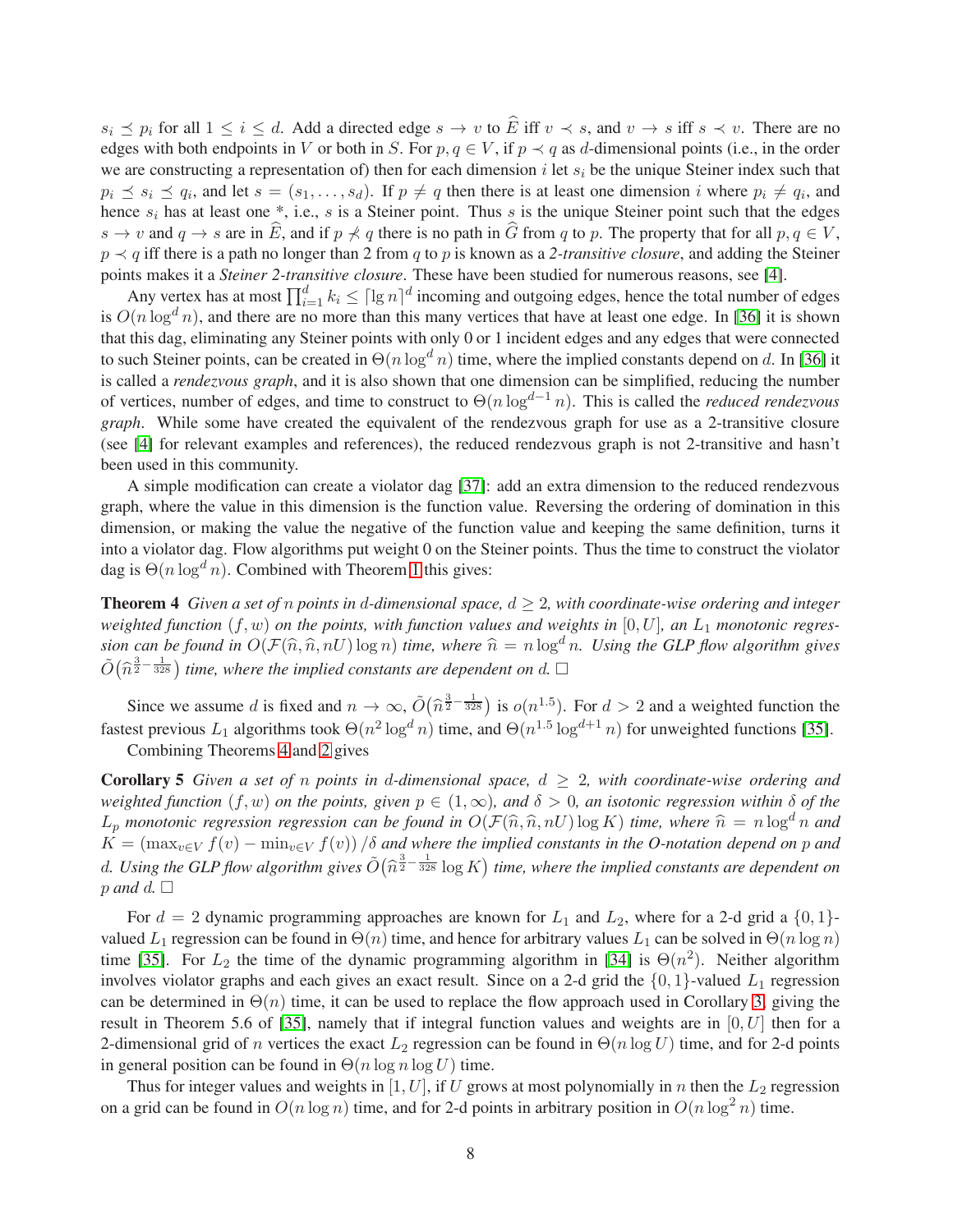#### 4.2 Orderings Given By Pairwise Comparisons

Some problems may not initially look like they can be framed as multi-dimensional vertices. For example, suppose we collect estimates of the number of people within a range of income and age, for various ranges. This is asking for estimates of the number of people in an axis-parallel (iso-oriented) rectangular region, and the correct values are isotonic in that if one range contains another the former has at least as many people as latter. A rectangle R with lower left coordinates  $(x_1^r, y_1^r)$  and upper right coordinates  $(x_2^r, y_2^r)$  is contained in a rectangle S with coordinates  $(x_1^s, y_1^s)$  and  $(x_2^s, y_2^s)$  iff  $(x_1^s, y_1^s) \preceq (x_1^r, y_1^r)$  and  $(x_2^r, y_2^r) \preceq$  $(x_2^s, y_2^s)$ . By reversing the ordering on two dimensions, this is just a 4-dimensional ordering, and the same technique extends to axis-aligned boxes in arbitrary dimensions. Sets of axis-parallel boxes have been studied in other settings, such as generating all intersecting pairs, but there don't seem to be previous algorithms which represent all violating pairs so concisely in a dag.

A slight variant of this does not seem to have such a simple multidimensional representation, but does have the same special property that the vertices are objects of some form (such as the d-dimensional coordinates above) and the ordering is given explicitly by direct comparisons of objects, rather than via a dag. For example, one may have a collection of rectangles in arbitrary orientation, not necessarily all axis-parallel, and want estimates of their area, where the ordering is still containment. While there isn't a Steiner-based representation to reduce the size of a violator dag (to the author's knowledge), direct pairwise comparisons allows one to create the transitive closure violator dag in  $\Theta(n^2)$  time, with the dag having at most  $\binom{n^2}{2}$  $\sum_{2}^{n}$  edges. By using the BLLSSSW algorithm the expected time for  $L_0$  and  $L_1$  isotonic regressions is  $\tilde{\Theta}(n^2)$ , which is better than the  $\Theta(n^{\omega})$  time for general dags. Similar times can be obtained for approximate  $L_p$  isotonic regression,  $1 < p < \infty$ , and exact regressions under the constraints in Corollary [3.](#page-6-1) Previous algorithms for  $L_0$  could trivially be modified to exploit the fact that the transitive closure of the violator dag was generated this quickly, but they always deferred to a simple  $\Theta(n^3)$  flow algorithm so no overall benefit would have been obtained [\[12,](#page-11-1) [30,](#page-12-2) [31\]](#page-12-3).

Some examples with similar characteristics and algorithms (and orderings which are not just linear) are vertices which are:

- strings over some alphabet where  $v \prec w$  iff v is a substring of w
- strings where  $v \prec w$  iff v is a subsequence of w
- general polyhedra in d-dimension space where the ordering is by containment
- subsets of a given set, with ordering by containment
- integers, where  $v \prec w$  iff v evenly divides w

For some of these examples the time to do comparisons does not have a fixed bound and would need to be incorporated in the time analysis.

## <span id="page-8-0"></span>5 Final Remarks

Isotonic regression is a useful non-parametric shape-constrained approach to problems where assumptions such as linearity, logistic, or other parametric requirements are dubious. It has growing popularity in data analysis and machine learning [\[7,](#page-10-7) [8,](#page-10-1) [10,](#page-11-12) [11,](#page-11-0) [15,](#page-11-13) [20,](#page-11-14) [23,](#page-11-15) [31,](#page-12-3) [39\]](#page-12-13), but to scale to the future size of some of these problems requires faster algorithms. This paper describes such algorithms without restricting to any specific application.

Recent advances in maximum flow algorithms [\[6,](#page-10-4) [16\]](#page-11-7), coupled with the standard approach for  $L_0$  isotonic regression and  $L_1$  partitioning, gives faster algorithms for exact solutions for  $L_0$ ,  $L_1$ , and  $L_2$  when the weights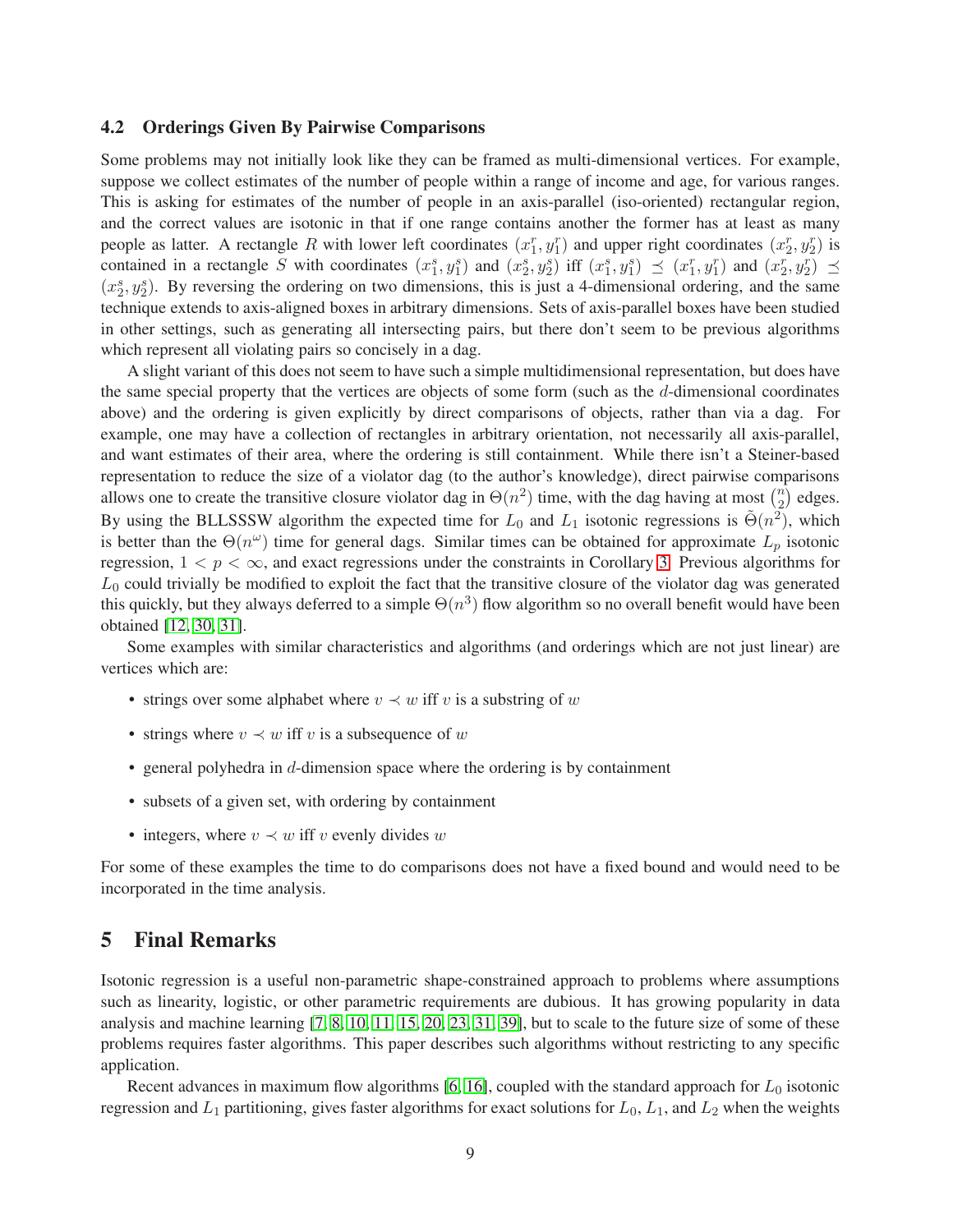| ₽υ                   |               |              |                                  |  |  |
|----------------------|---------------|--------------|----------------------------------|--|--|
| graph                | time          | reference    | here                             |  |  |
| $d \geq 2$ arbitrary | $\Theta(n^3)$ | [12, 30, 31] | $o(n^{1.5})$                     |  |  |
| pairwise compare     | $\Theta(n^3)$ | [12, 30, 31] | $O(n^2)$                         |  |  |
| arbitrary            | $\Theta(n^3)$ | [12, 30, 31] | $\Theta(\min\{nm, n^{\omega}\})$ |  |  |

|                       | ∸                             |           |                                 |
|-----------------------|-------------------------------|-----------|---------------------------------|
| graph                 | time                          | reference | here                            |
| $d \geq 3$ unweighted | $\Theta(n^{1.5}\log^{d+1} n)$ | [35]      | $o(n^{1.5})$                    |
| $d \geq 3$ arbitrary  | $\Theta(n^2 \log^d n)$        | $[35]$    | $o(n^{1.5})$                    |
| pairwise compare      | $\Theta\left(n^3\right)$      | [3]       | $\cdot \nu(n^2)$                |
| arbitrary             | $\Theta(nm + n^2 \log n)$     | [3]       | $\Theta(\min\{nm,n^{\omega}\})$ |

| graph             | time                                 | reference     | here                            |
|-------------------|--------------------------------------|---------------|---------------------------------|
| $d > 3$ arbitrary | $\Theta\left(n^2\log^{2d-1}n\right)$ | $[18] + [36]$ | $o(n^{1.5})$                    |
| pairwise compare  | $\Theta(n^3)$                        | 181           | $n^2$                           |
| arbitrary         | $nm \log \frac{n^2}{m}$<br>⊖         | [18]          | $\Theta(\min\{nm,n^{\omega}\})$ |

<span id="page-9-0"></span>Table 1: Previous fastest algorithms vs. algorithms introduced here

These previous algorithms are exact for real-valued weighted functions, while the ones introduced here are exact but require initial values and weights to be integers that grow at most polynomially, or, more generally, polynomial multiples of  $\delta > 0$ , where  $1/\delta$  grows at most polynomially. Previous algorithms are worst-case times, while here for pairwise compare and arbitrary dags the times are expected case with high probability.

"Pairwise compare" assumes each comparison takes constant time.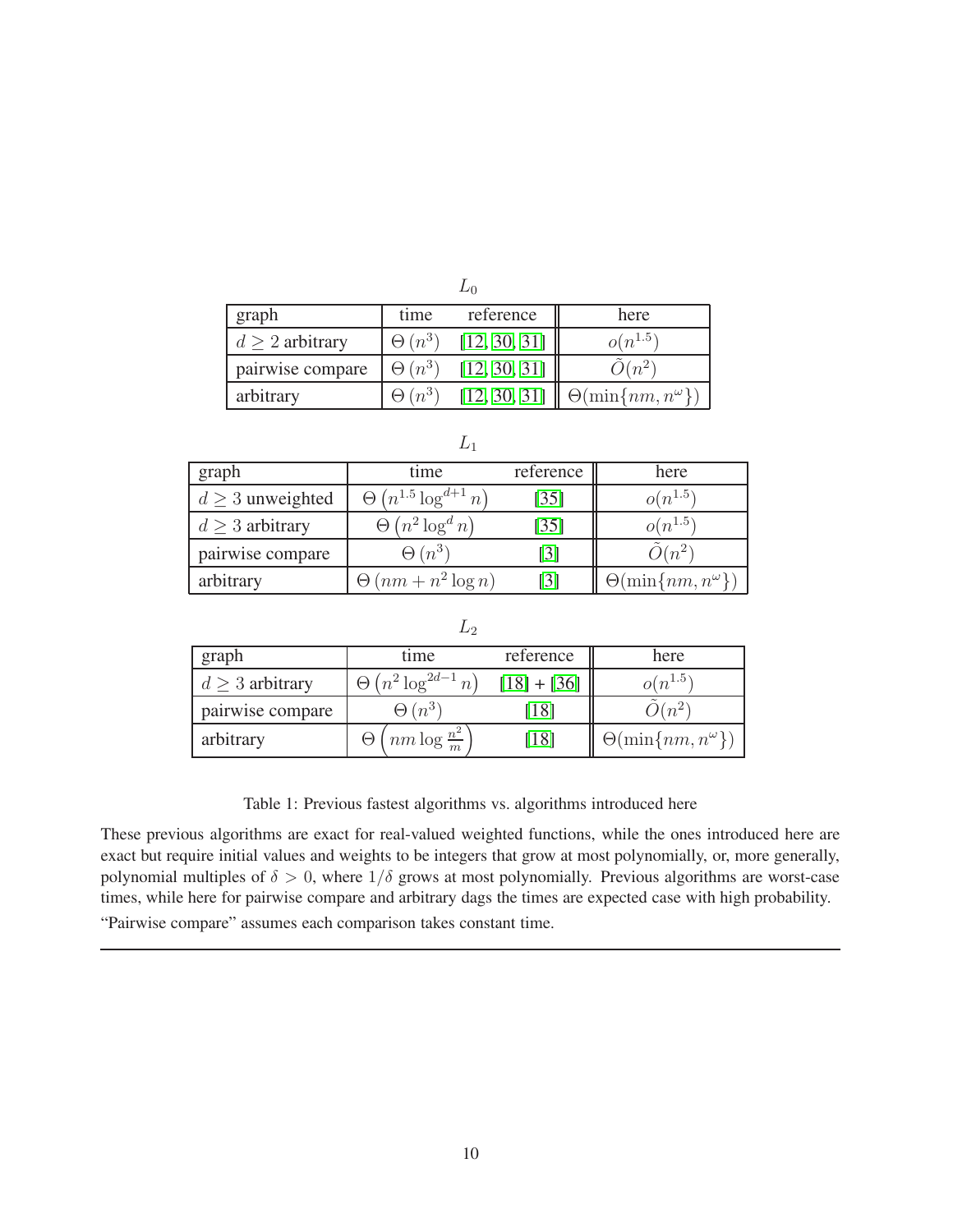are positive integers in [0, U] (and for  $L_2$  the values are similarly constrained). For  $L_p$ ,  $1 < p < \infty$ , we give algorithms for approximate [2](#page-5-1) and exact [3](#page-6-1) isotonic regressions, where the latter has severe restrictions on the values. Table [1](#page-9-0) summarizes the times of the algorithms developed here vs. the fastest ones published previously among those that produce exact answers (to within machine round-off error) for real-valued input. It does not include the approximation algorithms in Kyng, Rao, and Sachdeva [\[22\]](#page-11-6) which are similar to ours but slightly slower. For d-dimensional vertices theirs takes  $\tilde{\Theta}(n^{1.5} \log^{1.5(d+1)})$  time vs. the  $o(n^{1.5})$  here, and for an arbitrary dag takes  $\Omega(n^3)$  vs. the  $\Theta(n^{\omega})$  here. However, if m is a parameter then for general dags theirs is  $\tilde{\Theta}(m^{1.5})$ , which is faster when  $m = o(n^{\omega/1.5})$ .

One drawback of using a violator graph is that it may be that  $\hat{m} \gg m$ , and without additional information in the worst case  $\hat{m} = \Theta(n^2)$  no matter how small m is. Fortunately, for the very important class of ddimensional component-wise ordering there is a violator dag where  $\hat{m} = \Theta(n)$  (Sec. [4\)](#page-6-0). A similar drawback is that the original dag may be unweighted, but determining the minimum flow on the violator dag (step 2 (b) in Fig. [1\)](#page-3-0) might involve flow graphs with edge capacities nearly  $nU$  (on the flow graph needed to convert a satisfying flow to a minimum satisfying flow, which is the graph where the maximum flow algorithm is used).

When a violator dag is given the times are determined by the performance of the maximum flow algorithm, so efficient implementations of these complex algorithms are needed. However, our time analyses are stated in general terms, so whatever violator graph and flow algorithms are used, the time is given in terms of their performance. This accommodates advances in flow algorithms, and already shows improvements in isotonic regression algorithms using recent flow algorithms. Similarly, for a general dag the time for generating the violator dag by determining the transitive closure and eliminating edges that don't correspond to a violating pair is given as  $\Theta(\min\{nm, n^{\omega}\})$ . Usually this analysis is discussed in terms of the smallest known value of  $ω$ , but here ω can be used to indicate the time of the algorithm actually used (such as  $ω ≈ 2.81$  for Strassen's algorithm), not necessarily a value that requires a galactic algorithm.

## <span id="page-10-5"></span>References

- <span id="page-10-3"></span>[1] Aho, A.V.; Garey, M.R.; Ullman, J.D. (1972), "The transitive reduction of a directed graph", *SIAM J. Comput.* 1, pp. 131–137.
- <span id="page-10-2"></span>[2] Ahuja, R.K.; Orlin, J.B.(2001), "A fast scaling algorithm for minimizing separable convex functions subject to chain constraints". *Oper. Res. 49*, pp. 784–790.
- <span id="page-10-6"></span>[3] Angelov, S; Harb, B; Kannan, S; Wang, L-S (2006), "Weighted isotonic regression under the  $\ell_1$  norm", *Symp. on Discrete Algorithms* (SODA), pp. 783–791.
- <span id="page-10-0"></span>[4] Berman, P; Bhattacharyya, A; Grigorescu, E; Raskhodnikova, S; Woodruff, DP; Yaroslavtsev, G (2014), "Steiner transitive-closure spanners of low-dimensional posets", *J. Combinatorica* 34, pp. 255–277.
- [5] Brabant, Q; Couceiro, M; Dubois, D; Prade, H; Rico, Q (2020), "Learning rule sets and Sugeno integrals for monotonic classification problems", *Fuzzy Sets and Systems*, 401, pp 4–37.
- <span id="page-10-4"></span>[6] van den Brend, J; Lee, YT; Liu, YP; Saranurak, T; Sidford, A; Song, Z; Wang, D (2021), "Minimum cost flows, MDPs, and  $L_1$  regression in nearly linear time for dense instances", [arXiv:2001.005719](http://arxiv.org/abs/2001.00571).
- <span id="page-10-7"></span>[7] Canini, K; Cotter, A; Gupta, M.R.; Milani Fard, M; Pfeifer, J (2016), "Fast and flexible monotonic functions with ensembles of lattices", *NIPS '16*, pp. 2927–2935.
- <span id="page-10-1"></span>[8] Cano, J-R; Gutierrez, PA; Krawcsyk, B; Wozniak, M; García, S (2018), "Monotonic classification: an overview on algorithms, performance measures and data sets", [arXiv:1811.07155](http://arxiv.org/abs/1811.07155)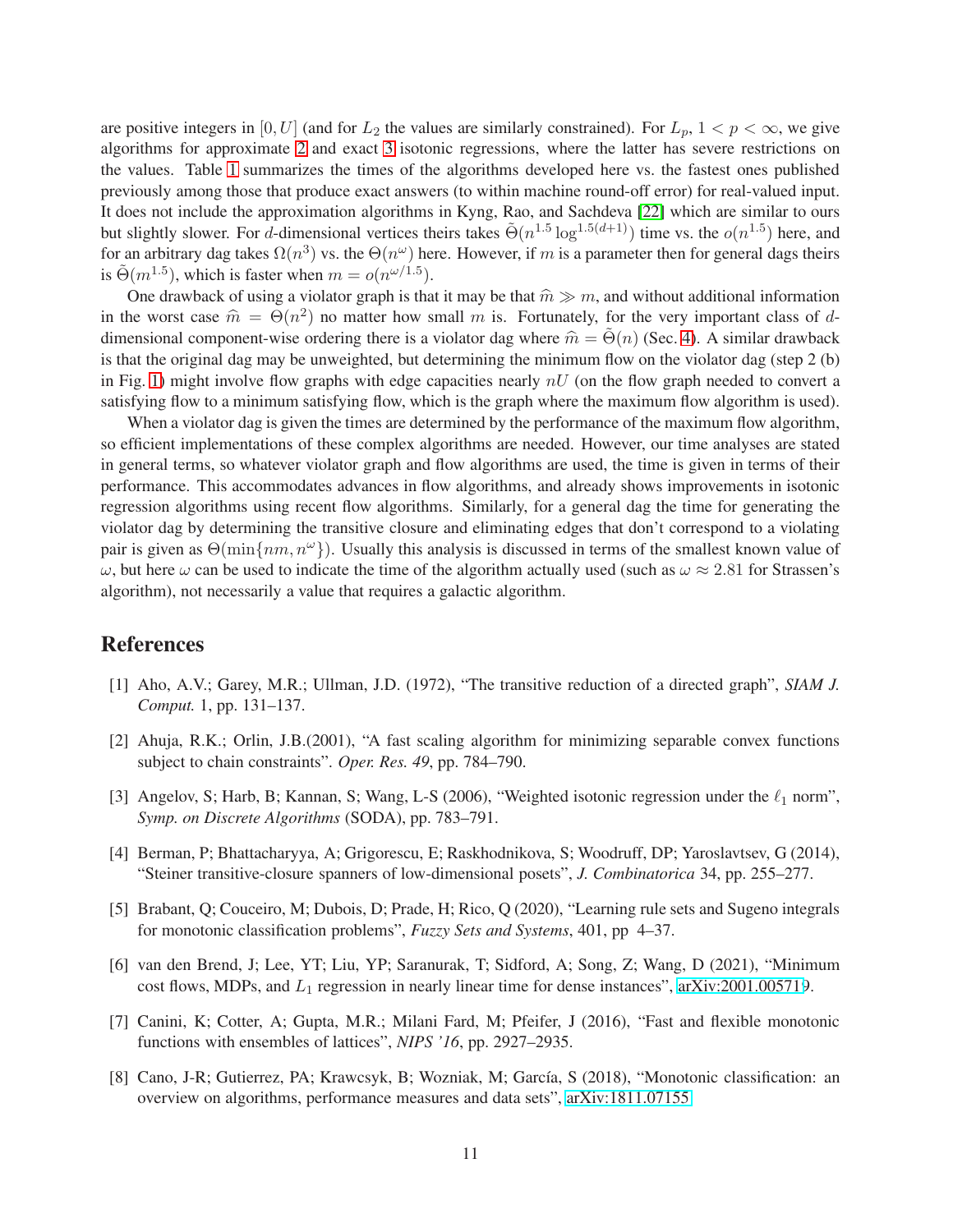- <span id="page-11-12"></span><span id="page-11-5"></span>[9] Chepoi, V.; Cogneau, D.; Fichet, B (1967), "Polynomial algorithms for isotonic regression", *L1 Statistical Procedures and Related Topics*, IMS Lecture Note Mono. Series, 31, pp. 147–160 (1967).
- <span id="page-11-0"></span>[10] Daniels, H.; Velikova, M (2010), "Monotone and partially monotone neural networks", *IEEE Trans. Neural Net.* 21 (6), pp. 906–917.
- [11] Duivesteijn, W; Feelders, A (2008), "Nearest neighbour classification with monotonicity constraints", In: Daelemans W., Goethals B., Morik K. (eds) *Machine Learning and Knowledge Discovery in Databases*, LNCS vol. 5211.
- <span id="page-11-8"></span><span id="page-11-1"></span>[12] Feelders, A; Velikova, M; Daniels, H (2006), "Two polynomial algorithms for relabeling non-monotone data", Tech. Report UU-CS-2006-046, Dept. Info. Com. Sci., Utrecht Univ.
- <span id="page-11-9"></span>[13] Fischer, M. J.; Meyer, A. R. (1971), "Boolean matrix multiplication and transitive closure", *IEEE Symp. on Switching and Automata*.
- [14] Furman, M.E. (1970), "Application of a method of fast multiplication of matrices in the problem of finding the transitive closure of a graph", *Dok Akad. Nauk SSSR* 94 3, and *Soviet Math. Dokl.* 11 5, 1252.
- <span id="page-11-13"></span><span id="page-11-7"></span>[15] Gamarnik, D; Gaudio, J (2019), "Sparse high-dimensional isotonic regression", *NIPS*
- <span id="page-11-2"></span>[16] Gao, Y; Liu, Y; Peng, R (2021). "Fully dynamic electrical flows: sparse maxflow faster than Goldberg-Rao", [arXiv:2101.07233](http://arxiv.org/abs/2101.07233)
- <span id="page-11-4"></span>[17] Gutiérrez, PA; García, S (2016), "Current prospects on ordinal and monotonic classification", *Progress in Artificial Intell.* 5, pp. 171–179.
- <span id="page-11-3"></span>[18] Hochbaum, DS; Queyranne, M (2003), "Minimizing a convex cost closure set", *SIAM J. Discrete Math* 16, pp. 192–207.
- <span id="page-11-14"></span>[19] Kakade, S; Kalai, AT; Kanade, V; Shamir, O (2011), "Efficient learning of generalized linear and single index models with isotonic regression", [arXiv:1104.2018.](http://arxiv.org/abs/1104.2018)
- [20] Kalai, A.T.; Sastry, R (2009), "The Isotron algorithm: high-dimensional isotonic regression", *COLT*, 9 p.
- <span id="page-11-6"></span>[21] Menon, AK; Jiang, XJ; Vembu, S; Elkan, C; Ohno-Machado, L (2012), "Predicting accurate probabilities with a ranking loss", *Proc. Int. Conf Mach Learn.* 2012, pp. 703–710.
- <span id="page-11-15"></span>[22] Kyng, R; Rao, A; Sachdeva, S (2015), "Fast, provable algorithms for isotonic regression in all L pnorms", *NIPS*.
- [23] Liu, X; Han, X; Zhang, N; Liu, Q (2020), "Certified monotonic neural nets", *NeurIPS*.
- <span id="page-11-11"></span>[24] Marques-Silva, J; Gerspacher, T; Cooper, M; Ignatiev, A; Narodytska, N (2021), "Explanations for monotonic classifiers", *Int'l. Conf. Machine Learning*.
- [25] Möhring, R (1985), "Algorithmic aspects of comparability graphs and interval graphs", *Proc. NATO Adv. Study Inst. on Graphs and Order*, Rival, I, ed., 41–101.
- <span id="page-11-10"></span>[26] Munro, I. (1971), "Efficient determination of the strongly connected components and transitive closure of a directed graph", *Info. Proc. Letters* 1, pp. 56–58.